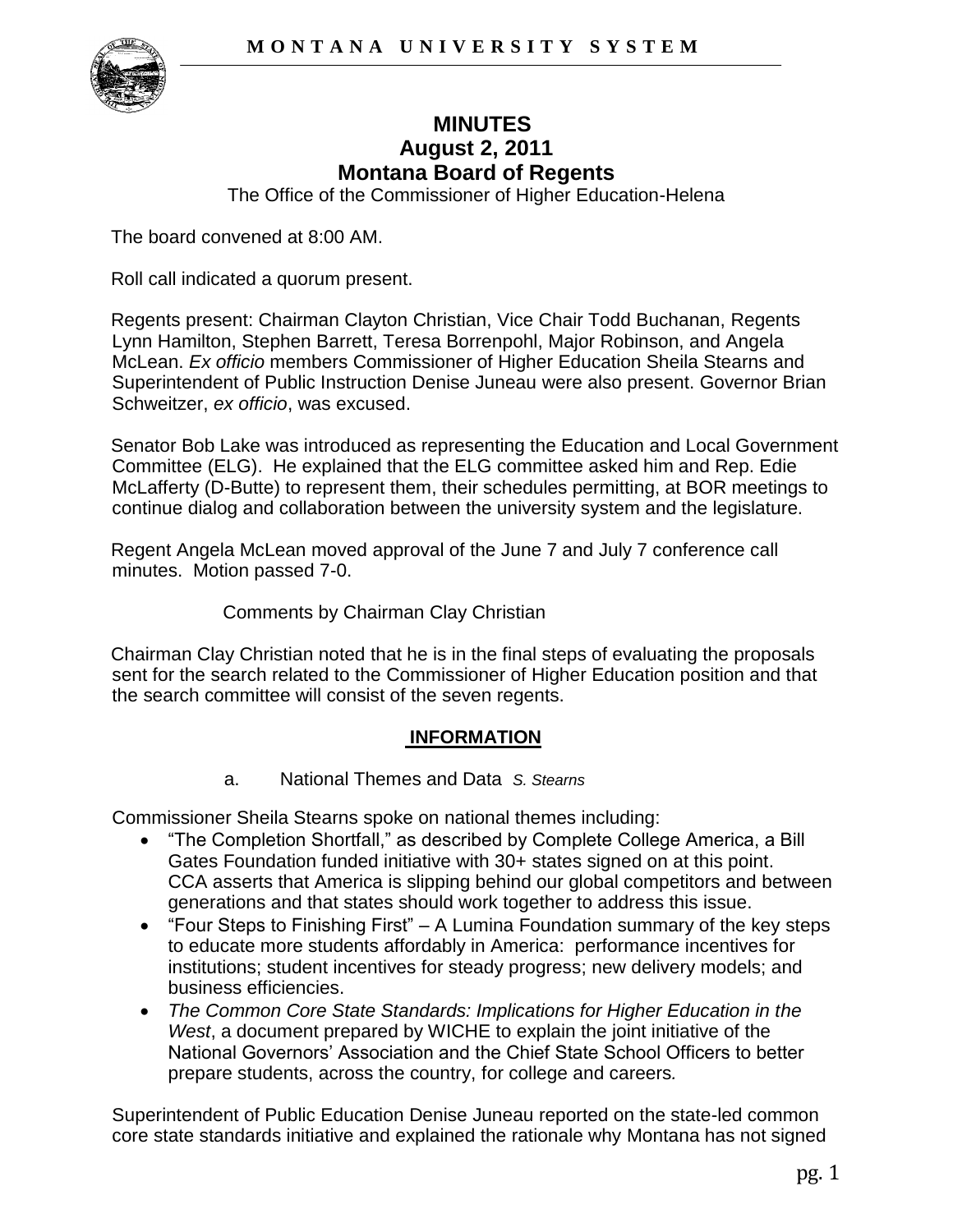

on to the national common core standards yet, noting that her office felt it was important to look at current state standards and alignment first. The goal is to eventually have a set of common core standards that are consistent state to state and town to town, to help students who move to another location. Superintendent Juneau has recommended that the Board of Public Education (BPE) adopt the common core standards in mathematics and language arts. Public hearings will be held regarding the standards, with implementation to occur at a later date.

Commissioner Stearns distributed *Principles for Effective System Leadership,* focused on the various duties in a university system of the Board, the system head, and the institutional presidents. The key areas: strategic planning and direction; performance assessment; balancing central authority with institutional differentiation, autonomy, and creativity; building interdependent support; and providing a collective and unified voice.

b. Redesigned MUS Website [\(www.mus.edu\)](http://www.mus.edu/) *T. Trevor*

Tyler Trevor described the philosophy behind the new MUS website intended to provide readily available information for students and parents, including: prepare and pay, financial aid, financial literacy, admission standards, how to find a college, and campus degrees offered.

c. MUS Strategic Plan Overview *T. Trevor*

Mr. Trevor explained the redesigned strategic plan, highlighting measurements to track success, individual initiatives to meet those goals, and the added graduate education portion. Senator Bob Lake noted the usefulness of the strategic plan to the MUS and legislature as a sense of direction. Trevor said a campus dashboard indicator is presented at each board meeting and contains data that relates to the strategic plan.

d. Pell Grant Update and Student Financial Aid *S. Stearns and Staff*

Ron Muffick, Student Financial Services, informed the board of the national discussion pertaining to Pell Grants and noted that 50% of financial aid comes from Pell Grant funding in the form of grants or scholarships.

e. Level II Memorandum *S. Moore*

Deputy Commissioner Sylvia Moore noted the Level II Memorandum is a two-step process and the memorandum will come forward for action at the September BOR meeting. Dr. Moore noted that the Systems Ecology graduate program is related to the cooperative research and academic work that arose in conjunction with the recent EPSCoR grant proposal that did get funded by the National Science Foundation. It will be the first Systems Ecology graduate program in the northern Rocky Mountain area, and it is intended to grow to serve both UM campuses and MSU campuses.

Regent Barrett expressed concern that the proposed degree seems to be duplicative with the existing Ph.D. in Ecology at Montana State University. President Cruzado and President Engstrom noted that they view the efforts as complementary rather than duplicative. Regent Hamilton reminded the Board that, just as the Regents have emphasized two-year education, they also have charged our research campuses to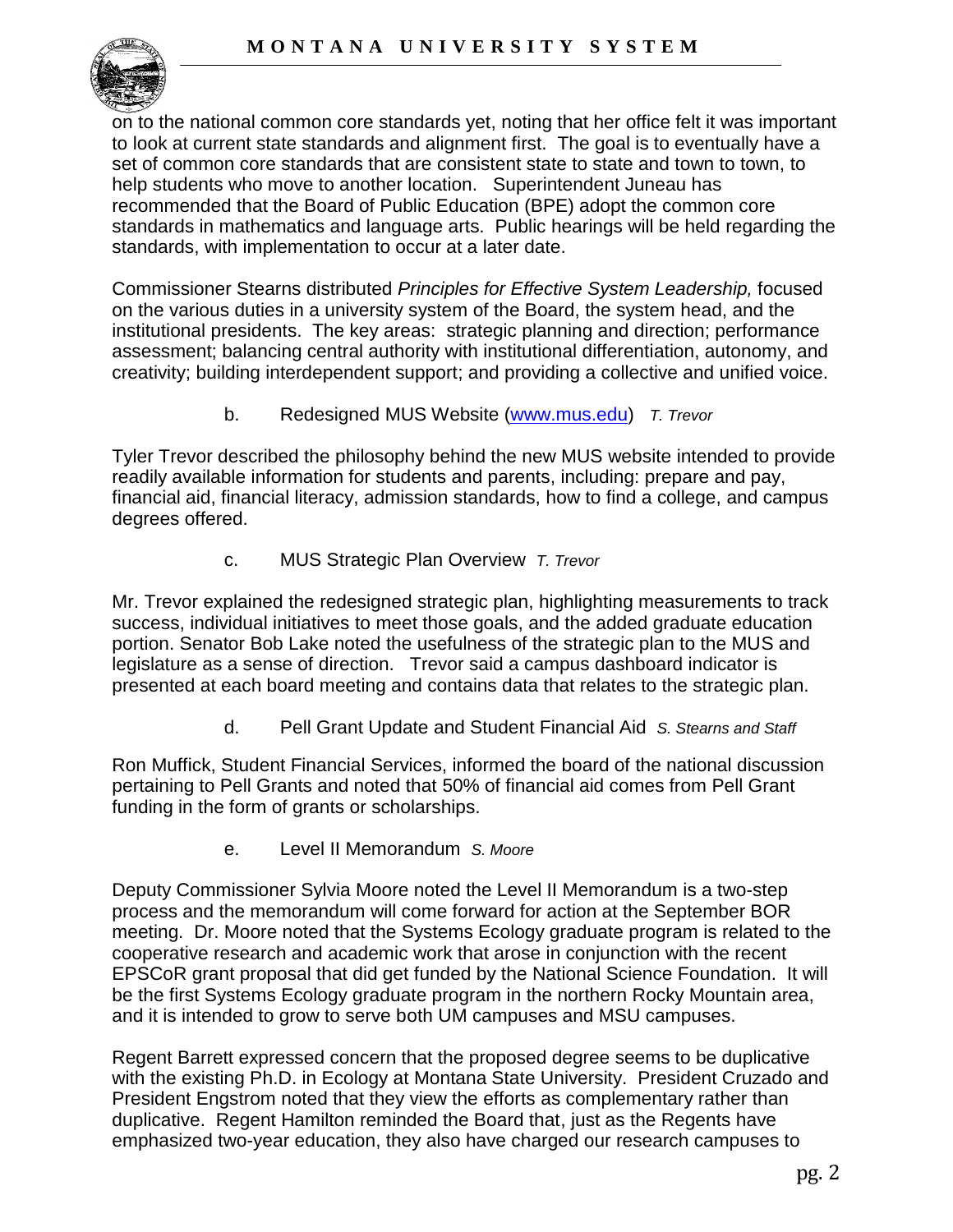

grow their research capacity, and graduate degree programs are an integral component of that growth.

## **CONSENT**

- a. Staff Item: MSU-Bozeman *ITEM 152-2000-R0811*
- b. Staff Item: MSU-Northern *ITEM 152-2800-R0811*
- c. Northern Agricultural Research Center Easement Authority; MSU-Bozeman *ITEM 152-2001-R0811*
- d. Authorization to Purchase Property; UM-Missoula *ITEM 152-1001- R0811*
- e. Approval of University System/Employee Equity Interest, BOR Policy 407; MT Tech *ITEM 152-1501-R0811*

Regent Barrett moved approval of the consent agenda, Items a-e. Motion passed 7-0.

### **ACTION**

a. Common Approach Dual Enrollment Tuition Application; OCHE *ITEM 152-102-R0811* 

Deputy Commissioner John Cech noted that the board requested a common approach for dual enrollment when they approved operational guidelines for dual enrollment in 2010. The proposal charges 50% tuition and also assesses tuition pertaining to the actual course fee, but mandatory fees will not be assessed. Phase 2 will include the community colleges. Dr. Cech said this was approached from an access standpoint, to reach out to high school students, as well as an opportunity to grow and develop the pathways for students.

Deputy Commissioner Mick Robinson said the intent is to fill capacity in classrooms. This proposal sets a tuition rate that would not require the campuses to use discretionary waivers to provide need-based aid for students, allowing the campuses to use discretionary waivers in other ways.

Regent Barrett moved approval of Item 152-102-R0811. Motion passed 6-1, with Regent Hamilton voting no.

> b. College!NOW "Extending Comprehensive Two-Year Mission to COTs' Mission Statement and 25 Month Work Plan Update; OCHE *ITEM 152-103-R0811*

Dr. Cech noted that Commissioner Stearns appointed a task force to address carrying out the comprehensive mission to the colleges of technology in Montana. The task force selected a communications firm, which has collaboratively developed the timeline presented and is centered around key elements of the Lumina Grant: productivity, attainment, and creating student incentives. Dr. Cech said meetings will be held this fall to begin the rebranding and renaming of the colleges of technology, with the proposals to be brought to the board for review in 2012.

Senator Bob Lake requested including the point in the timeline regarding promotion to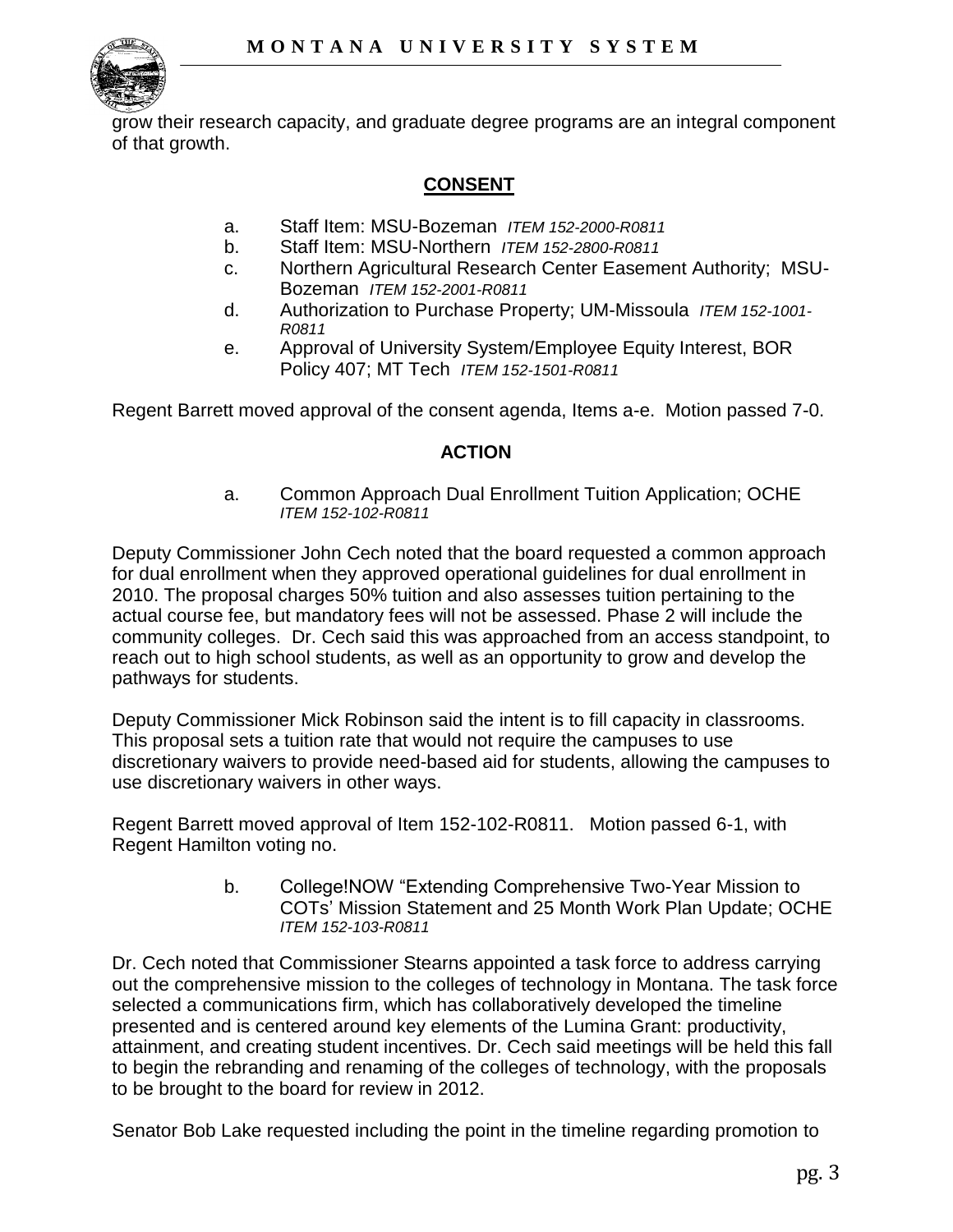

high school students in order to convey the efforts of the board to students and the legislature.

Regent Angela McLean moved approval of Item 152-103-R0811 to include the suggested changes made by Senator Lake. Motion passed 7-0.

c. Trust Land Cabin Site Issues

Regent Barrett noted the results of SB 409, "Revise Methods to Establish Rental Fees and Sale of State Land Cabin Sites," in the 2011 legislative session and that MUS campuses are the beneficiaries of the Trust.

Regent Barrett moved that Commissioner Stearns "is authorized and directed to take such actions as are necessary to resolve the currently existing trust land issues involving cabin site lease rates, with authorization to work with DNRC and other state agencies, including if necessary, seeking clarification of the legal issues through the courts."

Legal Counsel Cathy Swift noted the seriousness of this issue for management of the trust lands. The regents have the responsibility to safeguard the assets of the university system, including their trust lands. She said DNRC had estimated the cost of this legislation to the MUS campuses at \$4.1 million over three years.

Motion passed 7-0.

#### **Public Comment**

Doug Coffin, President of UM Faculty Association, spoke on the importance of college and the relationship between a college degree and the impact to the economy.

#### **Operational Review of OCHE Programs** *S. Stearns and Staff*

Commissioner Stearns reviewed the MUS organizational chart and noted FTE and operating budgets by programs managed by the commissioner's office.

### **Commissioner Search**

Chairman Christian requested discussion and direction from the board in finalizing the search firm for the commissioner's search. The regents agreed that the search committee would consist of the seven regents. Discussion followed in which the board agreed that the process would include: regent review of current documents (commissioner job description, etc); development of written materials regarding the type of person to be recruited and the needed skill set; board finalization of a job description; provision to the finalists of historical MUS documents pertaining to how the MUS has evolved; engagement of a search firm; and ensuring campus, OCHE and public participation in the process.

The board reached consensus authorizing Chairman Christian to hire the search firm and make the appropriate arrangements with the selected firm, based on feedback from the board.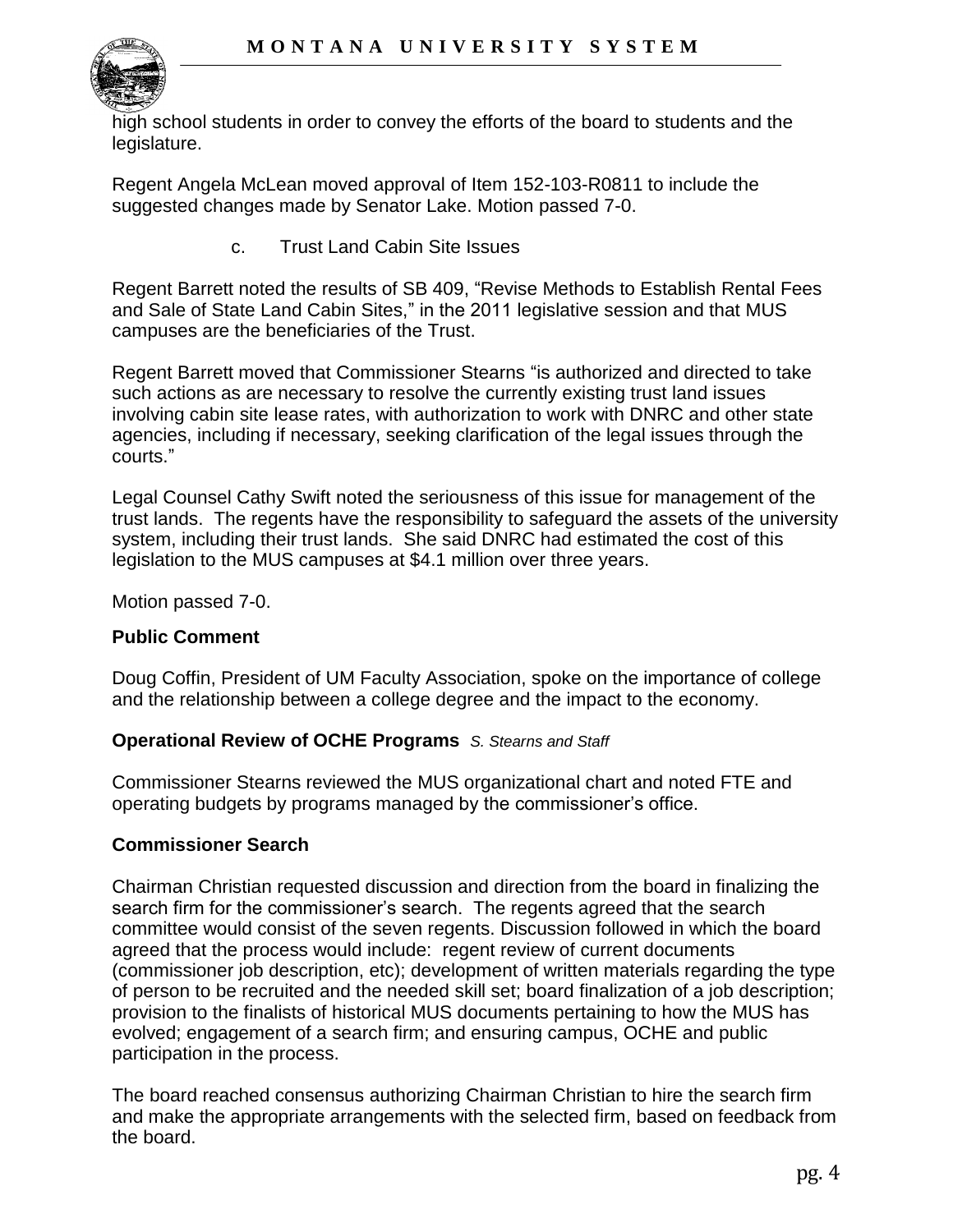

### **BOR Committee Workplans and Goals: Committee Chairs and OCHE Staff**

Academic, Research, and Student Affairs Committee (ARSA)

Regent Buchanan, chairman of the ARSA committee, noted the committee goals including working with campuses to prioritize programs; intrusive advising, including movement towards implementation of a degree audit system; innovative delivery of curricula, especially in the area of teacher preparation; and the oversight of the implementation of the \$20 million EPSCoR Track I grant.

Associate Commissioner Trevor spoke on best practices including improving communication and outreach about the affordability of higher education in Montana, investigating multiple variables that impact affordability, such as the role of tuition, the role of Student Financial Services (in OCHE's ARSA division), and recommendations pertaining to process and policy changes, such as the timing of tuition decisions.

Deputy Commissioner Moore provided the board with an organizational chart for Academic, Research, and Student Affairs that noted the programs and services in each of the three major areas.

Two-Year and Community College Committee

Regent Steve Barrett, chairman of the community college committee, noted the committee goals, including: extension of a comprehensive two-year mission to the five COTs; rebranding and renaming the five COT's; increased partnerships and collaboration; and establishment of a statewide common approach to dual credit, tuition and enrollment procedures.

Regent McLean asked the committee to review dual enrollment guidelines to make sure the guidelines are doing what they were intended to do.

Administrative, Budget, and Audit Oversight Committee

Regent McLean, Chairperson of the budget committee, said she looks forward making decisions based on business practices and the existing budgets.

Regent Hamilton noted that she wants to see the "bottom line" of costs.

Deputy Commissioner Robinson noted that the MUS budget cycle has already begun, with campus budgets to be reviewed at the September board meeting. Dennis Jones, National Center for Higher Education Management Systems (NCHEMS), will conduct a meeting in September focused on operational budget decisions, metrics, measurements, and defining the outcome of the allocation model.

Mr. Robinson said the board also needs to address national trends, whether or not key board policies need to be edited or are no longer needed, and providing education to elected and political candidates to ensure a comprehensive understanding of MUS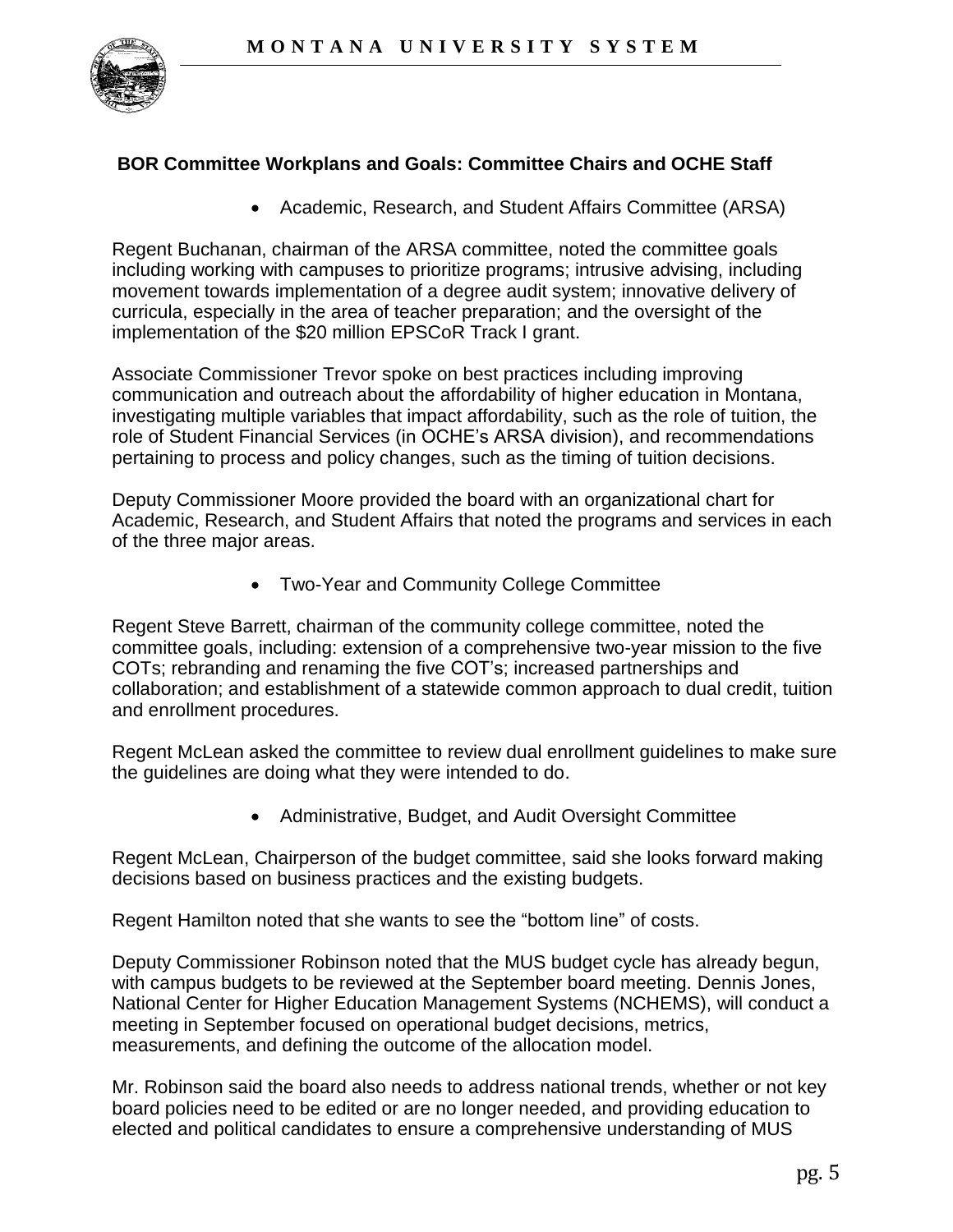

budgets and operational issues.

Commissioner Stearns suggested that the board start the process for the Budget and Program Office (OBBP) and long range budget program (LRBP) for the MUS earlier to ensure more effective communication with the Governor and with legislative interim committees and leaders.

• Staff and Compensation Committee

Regent Major Robinson noted goals of: competitive entry-level salaries; guiding the human resource management strategies of the MUS for maximum return on investment in the faculty, staff, and administrators who deliver education; research and service to the public; review and update of personnel and compensation policies; review of the health insurance cost trajectory and its fiscal impact on human resource investments; salary competitiveness and management.

Associate Commissioner Kevin McRae said the work of this committee guides human resource strategies and management to maximize the resources to benefit the students, staff, and faculty across the MUS. Chairman Christian recommended inserting follow-up work of the 2009 Retention and Recruitment Task Force into this committee.

The board recessed for the purpose of executive session at 11:45 in Commissioner Stearns' office. The executive session is to discuss matters of the potential naming of a campus building and is closed for the purpose of individual privacy.

# **BOR RETREAT AND SELF-ASSESSMENT**

The board met for the purposes of self-assessment and planning. Presidents Waded Cruzado, MSU, and Royce Engstrom, UM, participated in the planning and selfassessment portion of the meeting.

Commissioner Stearns called attention to a matrix for the board to use for selfassessment including areas including meaningful goals and strategies, affordability, funding priorities, performance, incentives, reallocation, advocacy, advancing and assuring student learning and completion, program additions, eliminations, competition and collaboration, reforming teacher education, board readiness and effectiveness, partnerships with elected policymakers, leverage points for board leadership, working with institutional leaders, staff capacity, information resources, board monitoring and accountability, civic leader engagement, and relationships with K-12. The matrix is attached to the minutes.

Discussion points:

- How can the board assist the campuses
- The board enables the campus CEO's to maintain focus
- The importance of advising and its role in retention
- The board's clear direction of priorities is valuable to the campuses.
- Partnerships with elected officials
- Who carries the advocacy message to elected officials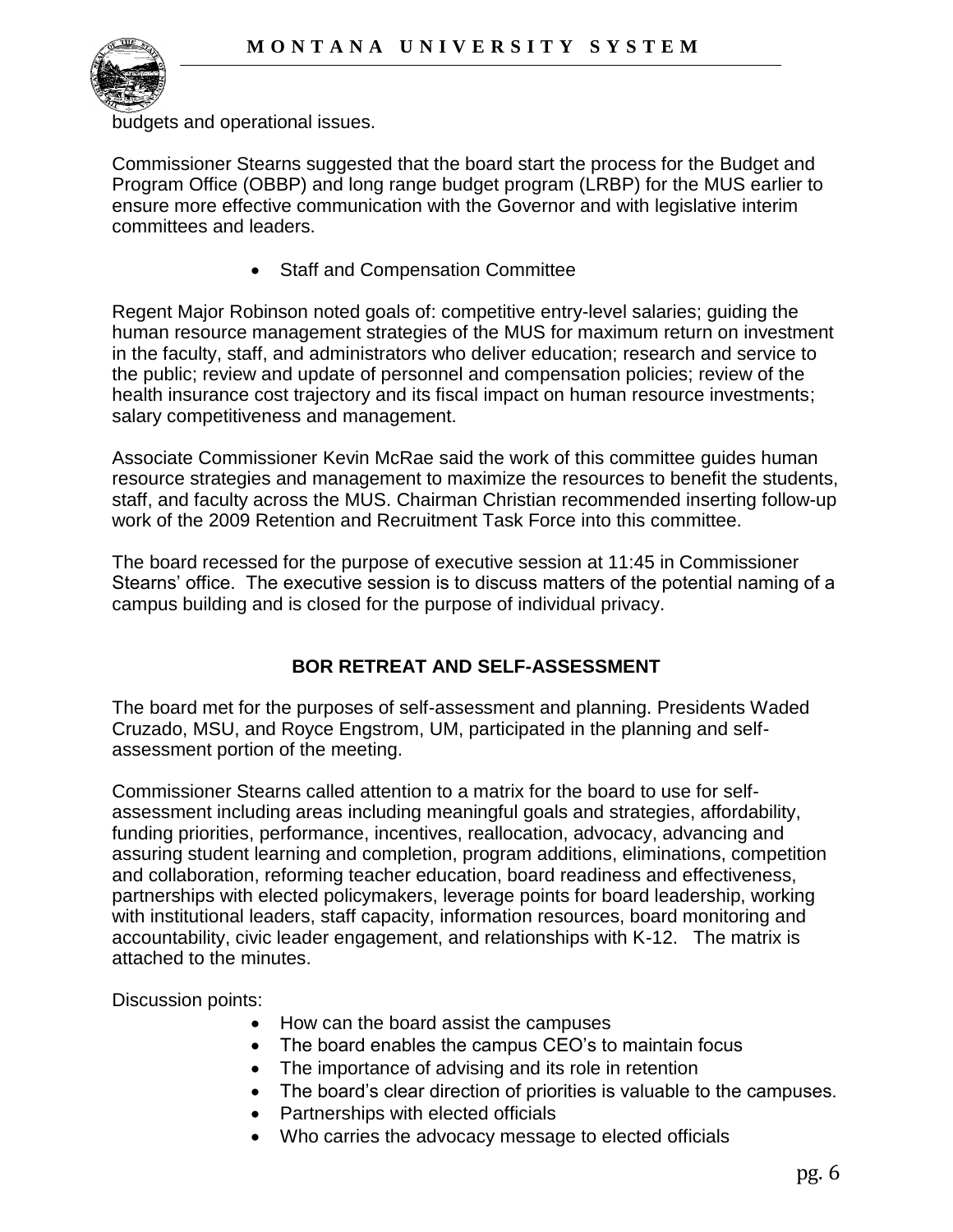

- Discussions with key policy leaders on student learning and completion
- Importance of how we present our information to external groups/individuals
- Need to do some processes differently
- Degree completion is a high priority and a continuing challenge
- The importance of close alignment with K-12 pertaining to college prep courses and college readiness
- More business and civic leaders should be involved to speak to legislators on behalf of higher education throughout the legislative cycle
- The campus strategic plans contain many of the topics in the documents addressed as part of the self-review
- Need for data regarding reasons for not completing college Readiness reasons? Financial reasons?
- Shared responsibility of education board, campuses, K-12, legislators, business and civic leaders
- Importance of faculty input
- Board has plans and goals, but it is sometimes a challenge for the campuses to execute the plans
- Work with faculty input on identifying obstacles and success, while also sharing board's goals with faculty
- Work through faculty senate groups to engage people and to advocate for higher education
- Board work with institutional leaders, who in turn work with faculty and staff to achieve the board's goals
- System data, including dashboard indicators, and presentation of the data is helpful to campus CEO's

Commissioner Stearns led a discussion on the document *Characteristics of Board Effectiveness*.

Discussion points:

- The board has worked cohesively
- The board has addressed changes that are good for the state of Montana and good for the university system
- The board has not necessarily been a risk-taking board, but perhaps the time is appropriate for the board to take more risks and bold steps for change for selected issues/projects
- Communication with the board has been good
- Strategic change has been engaged in the shift from individual institution effort to systemic effort
- Shared governance is helpful and essential; communication is key.
- We need to take calculated risks to improve completion rates by larger percentages
- Favorable progress has been made on the transferability project and common course numbering
- In order to identify a high priority, the board needs to make sure it has the resources to accomplish it.